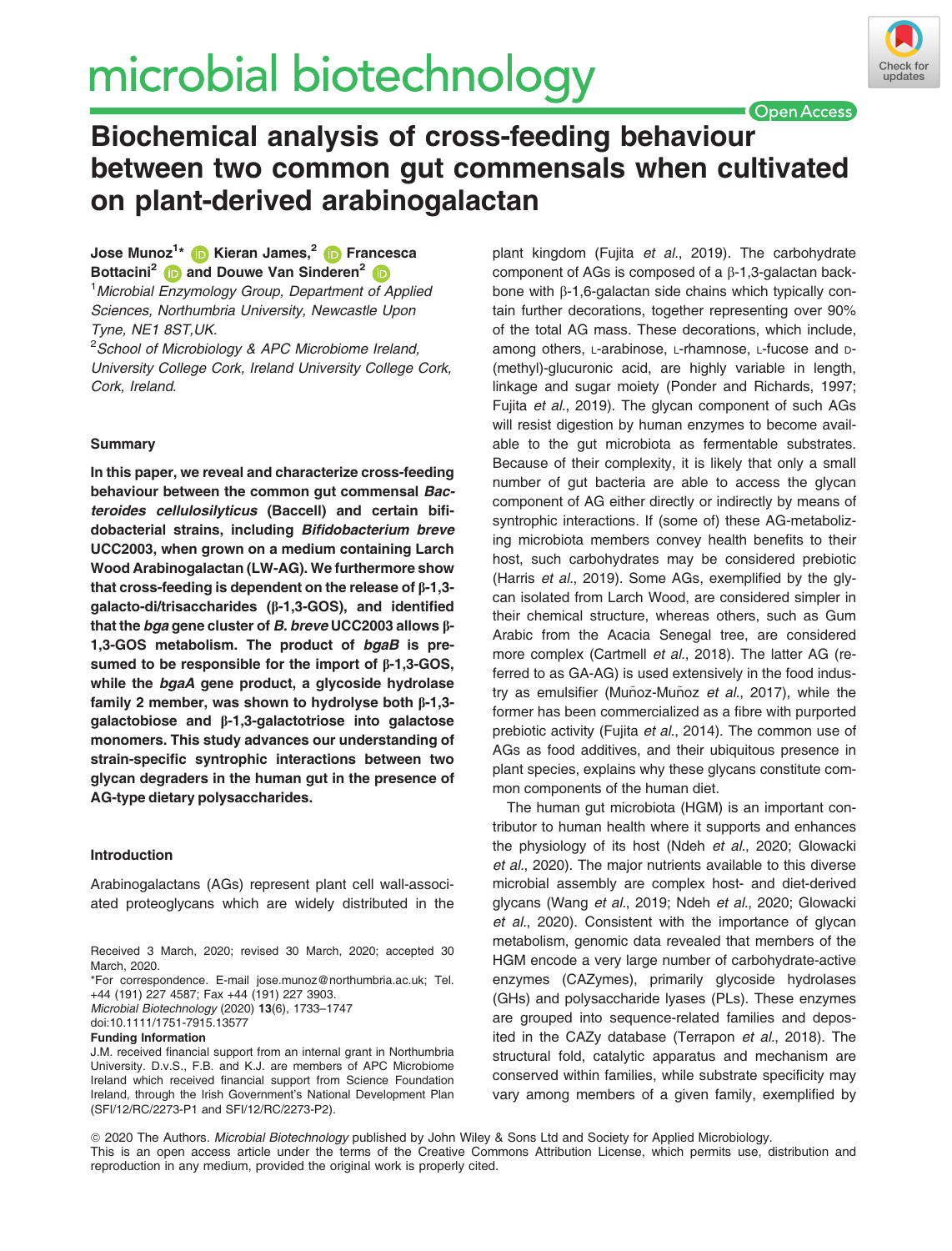GH members of the GH5 family, or can be invariant as in those belonging to GH10 (Labourel et al., 2016). As an example of the glycan-degrading abilities of a member of the HGM, the genome of Bacteroides thetaiotaomicron is predicted to encode 288 GHs that belong to 57 families (Lapebie et al., 2019). GHs hydrolyse glycosidic bonds through an acid/base-assisted mechanism deploying either double or single displacement catalysis, leading to the retention or inversion of the anomeric configuration, respectively. In nearly all of the 166 GH families described in the CAZY database, the catalytic apparatus involves two carboxylate residues being either aspartic or glutamic acid (Terrapon et al., 2018).

All sequenced Bacteroides genomes have been shown to harbour so-called polysaccharide utilization loci (PULs), which consist of clustered and co-regulated genes encoding CAZymes, glycan transporters and sensors that control transcription of the cognate locus (Foley et al., 2016; Glenwright, et al., 2017). Generally, a cell surface-located GH or PL initiates glycan degradation. The oligosaccharides that are in this way generated are imported into the periplasm and then further depolymerized by periplasmic GHs and/or PLs into monosaccharides, which are then internalized into the cytoplasm and used as energy and carbon sources (Ndeh, et al., 2017). Transcriptomic data identified two Ba. thetaiotaomicron PULs activated by GA-AG (Cartmell, et al., 2018). Biochemical characterization of the proteins encoded by the two associated genetic loci generated models for how GA-AG is degraded by the bacterium. Briefly, the backbone is depolymerized by a series of  $exo-\beta-1,3-galac$ tosidases and the liberated backbone-associated side chains (these enzymes accommodate side chains being appended at the O6 position of the backbone galactose units) are then removed by  $\beta$ -1,6-galactosidases,  $\alpha$ -Lrhamnosidases, B-p-glucuronidases and arabinosidases through a hierarchical exo-mechanism. However, upon extracellular degradation of GA-AG Ba. thetaiotaomicron releases particular oligosaccharides into the media, apparently because it does not possess the enzymatic machinery to internalize and/or metabolize them (Cartmell, et al., 2018). The proposed AG degradation models highlight the fact that to fully understand the metabolism of these complex AG glycans, we need to explore the nature of these released oligosaccharides as they may feed other bacteria in the human gut where competition for carbon resources is very high.

Bifidobacterium breve UCC2003 has been reported to metabolize certain human milk oligosaccharides, as well as various other dietary glycans, such starch, raffinose, cellodextrins and galactooligosaccharides (Izumi, et al., 2019; James, et al., 2019a; James, et al., 2019b; Ruiz-Aceituno et al., 2020). However, B. breve is generally not able to degrade and metabolize (complex) polysaccharides (O'Connell Motherway, et al., 2018). It is therefore believed that B. breve scavenges oligosaccharides that are released from complex polysaccharides by the action of a primary degrader. This cross-feeding or syntrophic behaviour is known to occur between species of the Bacteroidetes and Firmicutes phyla, although members of the Bifidobacterium genus, which belongs to the Actinobacteria phylum, may also engage in such cross-feeding events (Turroni, et al., 2018; Singh, 2019; Gutierrez and Garrido, 2019). With respect to AG utilization, it has been shown that only three Bacteroides species are able to utilize GA-AG. In co-culture (Degnan and MacFarlane, 1995; Macfarlane, et al., 1995), these three organisms (which for this reason were designated as keystone organisms) enabled 17 other Bacteroides species to grow on GA-AG through syntrophy by the utilization of oligosaccharides that are generated at the cell surface of the keystone bacteria.

In the current study, we demonstrate that growth of Bacteroides cellulosilyticus on LW-AG releases rhamnose and ß-1,3-galactooligosaccharides with a varying degree of polymerization (DP) that can be metabolized by a selected few bifidobacteria, including B. breve UCC2003. The metabolic pathway that allows B. breve UCC2003 to perform this cross-feeding behaviour is identified and characterized.

### **Results**

# Cross-feeding between Bacteroides cellulosilyticus DSM 14838 (Baccell) and various Bifidobacterium species

In order to assess possible cross-feeding behaviour between Baccell and Bifidobacterium strains, we initially selected the prototype strain B. breve UCC2003 as a candidate to determine if it could metabolize the oligosaccharides released by Baccell when grown on LW-AG, as previously established (Cartmell, et al., 2018). For this purpose, we performed a cross-feeding experiment where B. breve UCC2003 was grown on its own or in conjunction with Baccell, a so-called keystone microorganism capable of metabolizing AGs (Cartmell, et al., 2018). In this experimental design, we counted the colony-forming units (CFU) of each taxa by selection on specific growth media and antibiotics. For example, we used brain heart infusion (BHI) medium supplemented with haematin when we assessed Bacteroides CFU, while for bifidobacterial species, we selected on Reinforced Clostridium Media medium (see Experimental procedures section). Figure 1A shows the CFU-based growth profile of Baccell on glucose and intact LW-AG, confirming that this bacterium is able to metabolize the latter glycan, as a result of which a monosaccharide and certain oligosaccharides are released into the growth medium as shown in Fig. 1B. The most abundant among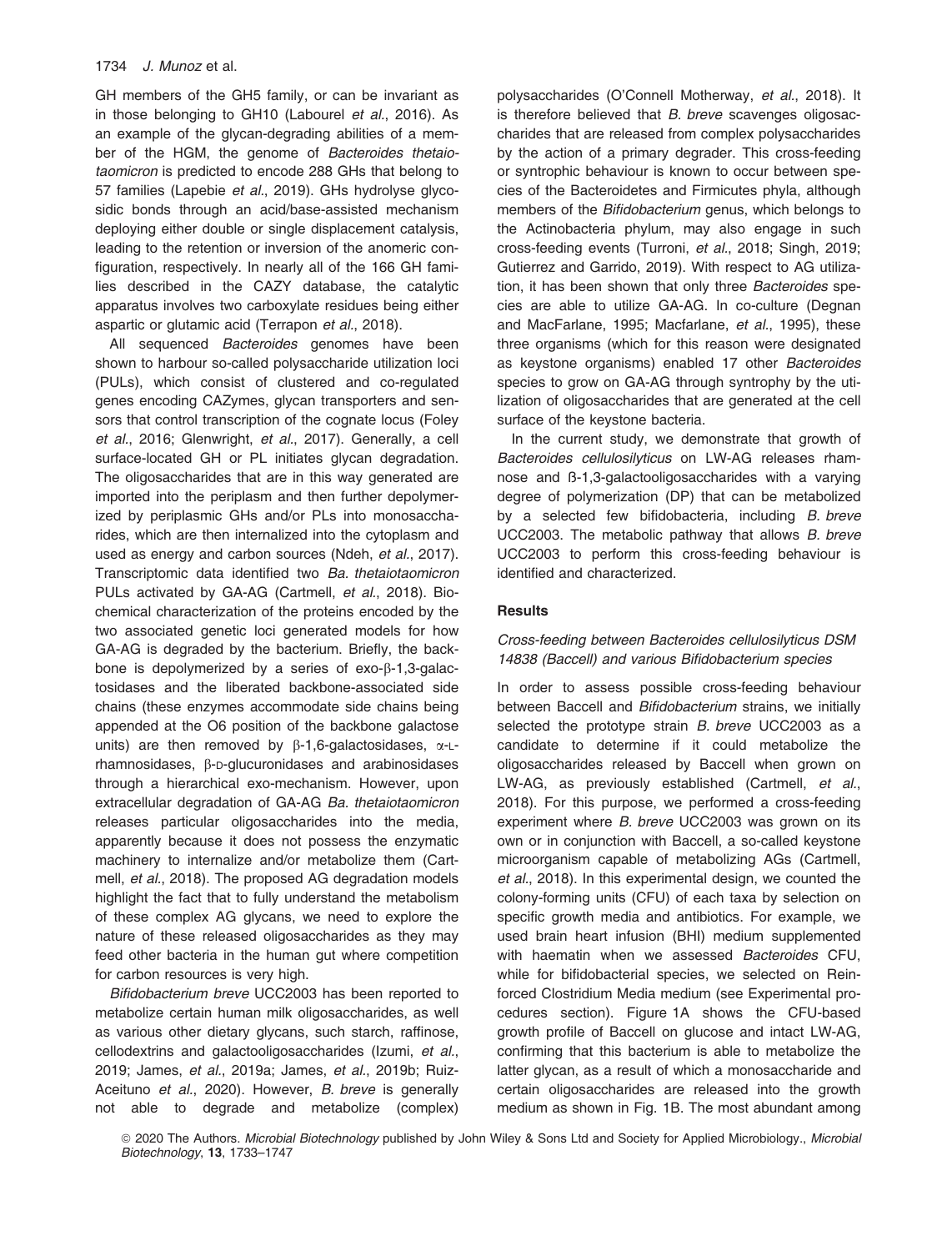



Fig. 1. Growth of Bacteroides cellulosyliticus (Baccell) and several bifidobacterial species. A. Growth curves of Baccell on glucose and LW-AG. B. HPLC of the supernatant of Baccell grown on LW-AG where  $G_2$  is  $\beta$ -1,3-galactobiose and  $G_3$ ,  $\beta$ -1,3-galactotriose. C. Colony-forming units (CFU) of B. breve UCC2003 for its co-culture with Baccell on glucose and LW-AG. D. CFU of B. longum subsp. infantis ATCC15697 for its coculture with Baccell on glucose and LW-AG. E. CFU of B. breve JCM7017 for its co-culture with Baccell on glucose and LW-AG. F. CFU of B. bifidum LMG13195 for its co-culture with Baccell on glucose and LW-AG. G. CFU of B. longum subsp. longum NCIMB8809 for its co-culture with Baccell on glucose and LW-AG. All experiments were made in triplicate and the mean  $\pm$  standard deviation is displayed.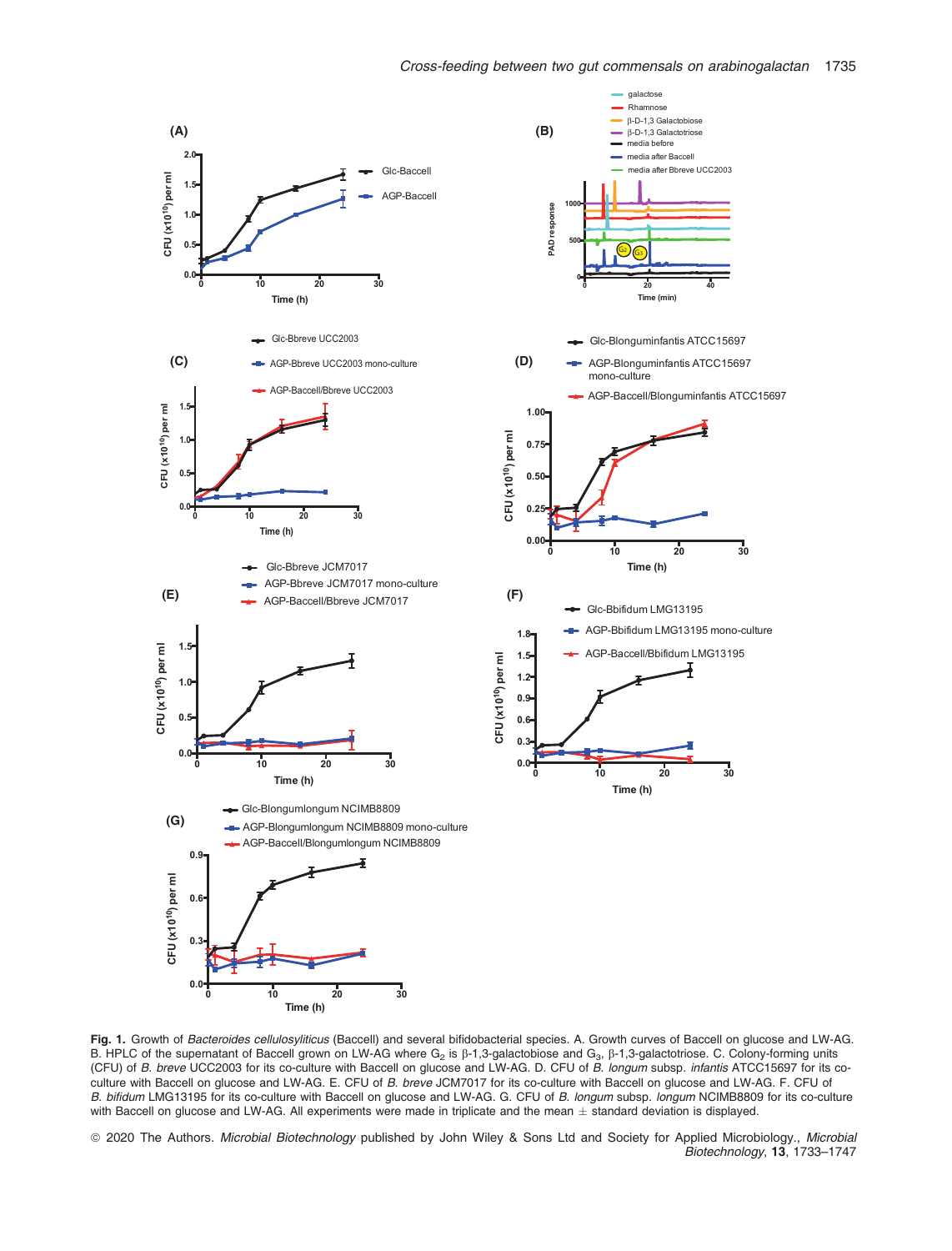these released oligosaccharides were shown to be rhamnose, 1,3-galactobiose and 1,3-galactotriose, as identified by HPAEC-PAD (Fig. 1B). B. breve UCC2003 is unable to grow on intact LW-AG (Fig. 1C), whereas co-cultivation experiments of Baccell and B. breve UCC2003 on LW-AG as a sole carbon source showed that the latter strain is able to grow (Fig. 1C), thus clearly demonstrating cross-feeding behaviour. B. breve UCC2003 is presumed to avail of some of the released carbohydrates, with the observed growth apparently due to metabolism of  $\beta$ -1,3-galactobiose and  $\beta$ -1,3-galactotriose, rather than rhamnose, which does not appear to be a growth substrate for B. breve UCC2003 (Fig. 1B).

In the same way as described for B. breve UCC2003, we performed cross-feeding experiments between Baccell and B. breve JCM7017, B. longum subsp. longum NCIMB8809, B. longum subsp. infantis ATCC15697 and B. bifidum LMG13195. As shown in Fig. 1, only B. longum subsp. infantis ATCC15697 is able to grow in conjunction with Baccell on LW-AG (Fig. 1C, D). In contrast, B. breve JCM7017 (Fig. 1E), B. bifidum LMG13195 (Fig. 1F) and B. longum subsp. longum NCIMB8809 (Fig. 1G) lack this syntrophic ability. As we will show below, this inability is linked to the presence or absence of the bga cluster.

### Identification and sequence analysis of BgaA

In order to identify the gene or genes that allow certain bifidobacteria to cross-feed on the released AG-derived oligosaccharides (Fig. 1), we selected the genome of B. breve UCC2003 to look for  $\beta$ -galactosidase-encoding genes. Through nucleotide sequence analysis of putative genes, we identified bgaA (corresponding to locus tag Bbr\_0285) on the genome of B. breve UCC2003 as a gene encoding a potential exo-b-galactosidase. BgaA is predicted to encode a 606 residue protein containing a catalytic domain from residues 18 (Aspartic acid) to isoleucine 461 resembling members of the glycoside hydrolase family 2 (GH2). The BgaA-encoding gene is part of a three-gene cluster in B. breve UCC2003 (Fig. S1A): (i) bgaA, encoding the aforementioned GH2 member BgaA, (ii) bgaR, specifying a transcriptional regulator of the LacI family (corresponding to locus tag Bbr\_0283) and (iii) a gene predicted to encoded a sugar symporter (corresponding to locus tag Bbr\_0284, designated here as bgaB). The presence or absence of (homologs) of the cluster in the tested strains for cross-feeding was shown to correspond with their syntrophic ability/inability (see below for a full analysis of the prevalence of the bga gene cluster in bifidobacterial genomes).

In order to enzymatically characterize the bgaA gene product, we cloned bgaA and overexpressed and purified its gene product in Escherichia coli BL21 (DE3), see Experimental procedures section, obtaining a yield of approximately 20 mg  $I^{-1}$  of purified BgaA. We performed enzymatic assays to assess the catalytic action of this protein on several polysaccharides (Fig. S1B), including pectin  $\beta$ -galactan, in which the backbone glycan is  $\beta$ -1,4linked, type I AG from potato (where the galactan linkage is also  $\beta$ -1,4),  $\beta$ -1,3-galactan and type II AG, which contains  $\beta$ -1,3/1,6-linkages in the galactan backbone.

In addition, we performed enzyme activity reactions with particular disaccharides as potential substrates for BgaA, including B-p-galactopyranosyl-4-p-glucopyranose  $(lactose)$ ,  $\beta$ -D-galactopyranosyl-4-N-acetyl-D-glucosamine (LacNAc), b-D-galactopyranosyl-3-N-acetyl-D-glucosamine (lacto-N-biose I), β-p-galactopyranosyl-3-p-galactopyranose  $(\beta$ -p-1,3-galactobiose),  $\beta$ -p-galactopyranosyl-4-pgalactopyranose (b-D-1,4-galactobiose), b-D-galactopyranosyl-6-p-galactopyranose ( $\beta$ -p-1,6-galactobiose) and  $\beta$ -p-(b-D-3-O-Galactopyranosyl)-galactopyranosyl-4-D-glucopyranose (3-galactosyllactose) (Table 1 and Fig. S1C). These assays revealed that of the tested substrates purified BgaA only exhibits hydrolytic activity towards  $\beta$ -D-1,3-galactobiose, indicating that this protein possesses very specific activity with a  $k_{\text{cat}}/K_{\text{m}}$  of 32 580  $\pm$  1673 M<sup>-</sup>  $<sup>1</sup>$  min<sup>-1</sup>. Figure 2A,B show the TLC and HPLC results for</sup> these enzymatic reactions.

# Enzyme characterization: Mode of action on  $\beta$ -1,3galactooligosaccharides

To elucidate the enzyme specificity and the number of subsites in the active site of BgaA, we performed enzymatic assays with several 1,3-linked galactooligosaccharides, including  $\beta$ -p-1,3-galactobiose,  $\beta$ -p-1,3-galactotriose, b-D-1,3-galactotetraose and the human milk oligosaccharide 3'-galactosyllactose (Fig. 2C,D). BgaA was shown to be active on  $\beta$ -1,3-galactooligosaccharides with a DP from 2 to 3 with a similar specific activity for both oligosaccharides, whereas no activity was observed for related substrates with a DP of four or higher (Table 1).

Table 1. Enzyme activity of BgaA with different galactooligosaccharides.

| Substrate                                                                                                                      | $k_{\text{cat}}/K_{\text{m}}$<br>$(M^{-1} \text{ min}^{-1})$                                                             |
|--------------------------------------------------------------------------------------------------------------------------------|--------------------------------------------------------------------------------------------------------------------------|
| $1,3-G_2$<br>$1.3 - G3$<br>$1,3-G_4$<br>3-galactosyllactose<br>$1.4 - G2$<br>$1,6-G_2$<br>Lactose<br>LacNAc<br>Lacto-N-biose I | $32580 + 1673$<br>$28954 + 1002$<br>Inactive<br>$3030 + 149$<br>Inactive<br>Inactive<br>Inactive<br>Inactive<br>Inactive |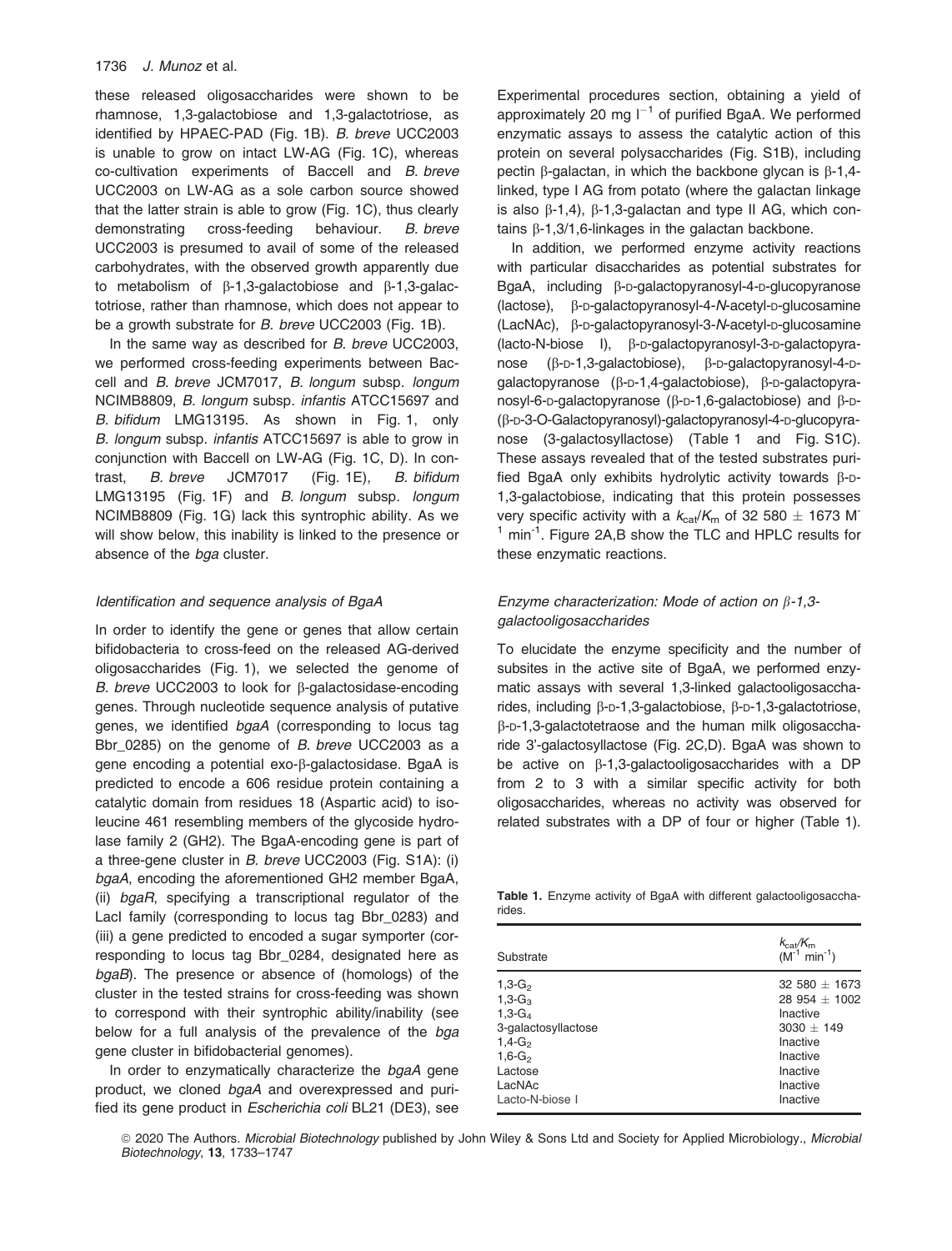

Fig. 2. Enzymatic assays of BgaA with different disaccharides, trisaccharides and tetrasaccharides. The experimental conditions were as follows: 20 mM sodium phosphate buffer pH 7.0,  $[S]_0 = 1$  mM and  $[E]_0 = 1$  uM. A. TLC.  $1 = \beta$ -D-1,3-galactobiose,  $2 = \beta$ -D-1,3-galactobiose + BgaA, 3 =  $\beta$ -D-1,4-galactobiose, 4 =  $\beta$ -D-1,4-galactobiose + BgaA, 5 =  $\beta$ -D-1,6-galactobiose 6 =  $\beta$ -D-1,6-galactobiose + BgaA, yellow circle = galactose standard. B. HPLC of  $\beta$ -D-1,3-galactobiose + BgaA. C. HPLC of the enzymatic assays of BgaA with  $\beta$ -D-1,3-galactooligosaccharides. D. HPLC of the enzymatic assays of BgaA with 3-galactosyllactose.

This implies that BgaA harbours three subsites within its active site  $(-1, +1, -1)$  and  $+ 2$ ). Regarding the  $+ 2$  subsite, when 3'-galactosyllactose was tested as a substrate, in which the corresponding monosaccharide and linkage are  $\beta$ -1,4-galactose attached to glucose, the observed activity was decreased by  $\sim$  10 fold, supporting the enzyme's specificity for  $\beta$ -1,3-galactose attached to galactose. Together, our findings clearly show that BgaA exhibits very high hydrolytic specificity towards short  $\beta$ -1,3-galactooligosaccharides.

#### pH profile and metal-dependent activity for BgaA

In order to optimize the enzymatic conditions for the assays, we performed reactions to assess the behaviour of the enzyme at varying pH values (Fig. S2A). Specific activity of BgaA as a function of pH showed a typical bell shape with maximum activity at pH 7.0. This activity drastically decreased when the pH was above

7.5 and decreased when assays were performed below pH 6.0.

In addition to the pH profile, we performed additional enzymatic assays to determine if BgaA activity is metaldependent. For this purpose, we first treated the enzyme with EDTA in excess to remove putative metal ions from its active site and perform assays with this EDTA-treated enzyme (Fig. S2B). BgaA was shown to lose all activity following treatment with EDTA, indeed consistent with a metal-dependent activity. This activity was recovered when we removed the EDTA from the enzyme and added  $Mg^{2}$  to the reaction, confirming that BgaA is an Mg+<sup>2</sup> -dependent galactosidase. Enzymatic activity of EDTA-treated BgaA was not recovered when the assays were performed with  $Ca^{+2}$ , Mn<sup>+2</sup> or Zn<sup>+2</sup> (Fig. S2B).

# Active site comparison with other GH2 enzymes

Based on the enzyme characterization and specificity determination, to assess structural aspects of BgaA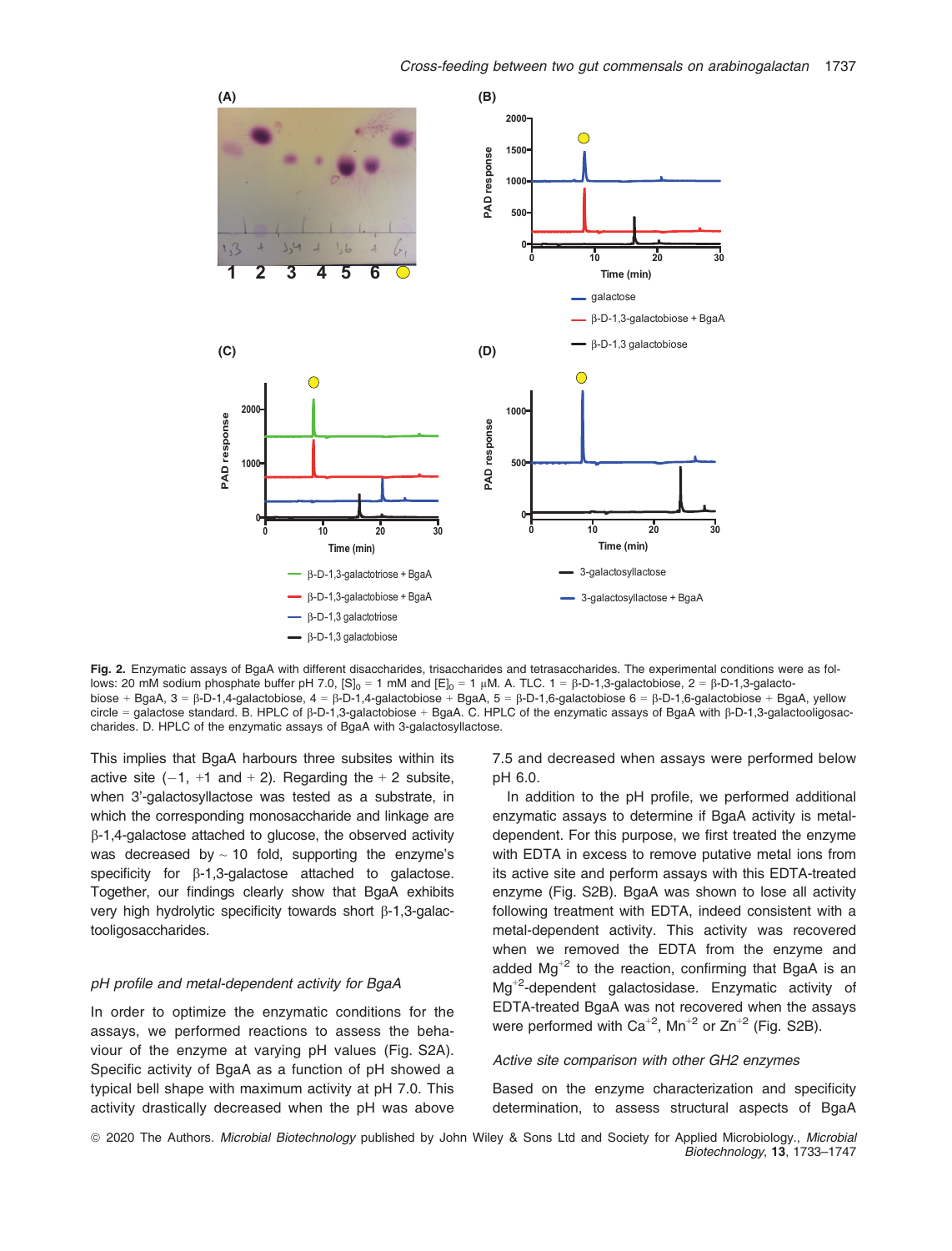including its active site, we made several unsuccessful attempts to crystallize the molecule to obtain its 3Dstructure. As an alternative, since BgaA exhibits 25% amino acid similarity to a  $\beta$ -galactosidase from *E. coli* (LacZ, database code 1JYN), we used this 1JYN structure for the inactive mutant of LacZ in complex with lactose as a template to model the BgaA structure. The conserved residues in the active site of BgaA are shown in Fig. S3A in green and the residues for LacZ in blue. In LacZ, the nucleophile E537 has been mutated to an inactive glutamine to obtain the complex with lactose. The nucleophilic residue (E514 in BgaA and E537 in LacZ) is conserved in both proteins and in the same orientation to mount the nucleophilic attack with a 7.1  $\AA$ distance with the glycosidic bond in lactose (Fig. S3A). However, the predicted catalytic donor (D421 in BgaA) is not conserved in these two proteins being E461 in LacZ. In addition, D421 is in a different orientation to E461 in LacZ having a distance of 4.3Å.

To understand the substrate specificity of BgaA towards 1,3-b-galactooligosaccharides, we compared the surface structure of this protein with that of LacZ. LacZ contains a deep pocket to perfectly accommodate

lactose and other galactooligosaccharides, as outlined in Fig. S3B, in which the catalytic residues are highlighted in magenta. However, this pocket is not present in BgaA showing clashes in the active site when we model lactose (Fig. S3C). This effect would explain the specific activity of BgaA for  $\beta$ -1,3-linkages rather than  $\beta$ -1,4 or  $\beta$ -1,6 glycosidic bonds.

# Disruption of genes in the bga cluster in B. breve UCC2003

In order to confirm the expected biological role and importance of Bbr 0284 (BgaB) and BgaA in the metabolism and cross-feeding on short-chain  $\beta$ -1,3-galactooligosaccharides, we obtained genetic knockouts for the corresponding two genes bgaB and bgaA (see Experimental procedures), and then performed growth curves employing wild-type B. breve UCC2003 and the, respective, knockout mutants BbrUCC2003 $\triangle$ 0284 and BbrUCC2003 $\triangle$ 0285 (Fig. 3A–C). The wild-type strain UCC2003 grew well in medium containing with glucose (positive control), galactobiose or galactotriose as its sole carbon source, but was unable to grow in a medium



Fig. 3. Growth curves of B. breve UCC2003 or its derivatives with  $\beta$ -D-1,3-oligosaccharides. A. Wild type. B. B. breve BbrUCC2003 $\triangle$ 0284. C. B. breve BbrUCC2003 $\triangle$ 0285. D. CFU of BbrUCC2003 $\triangle$ 0284 for its cross-feeding co-cultures with Baccell on glucose and LW-AG. All experiments were made in triplicate and the mean  $\pm$  standard deviation is displayed.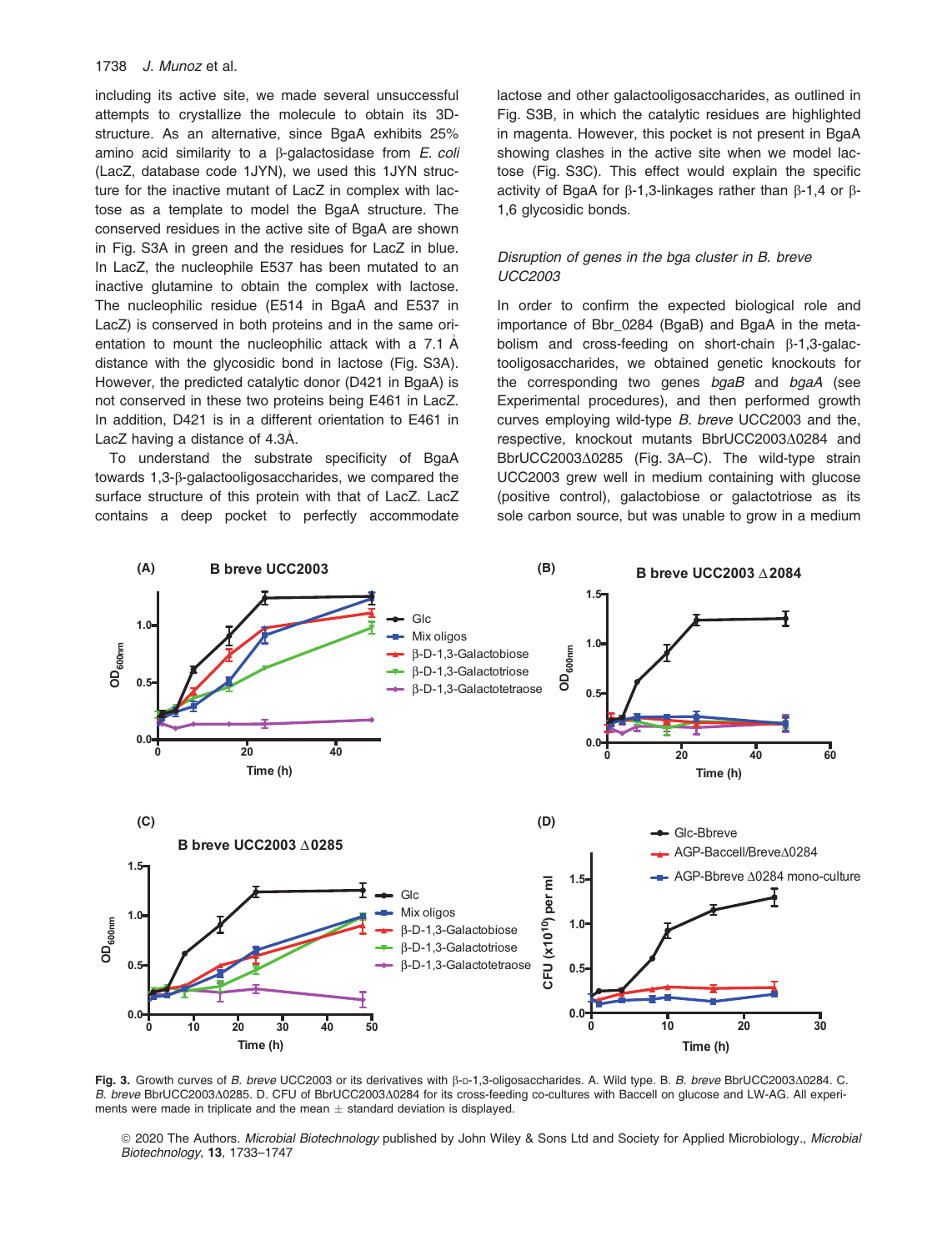containing galactotetraose as the sole carbon source (Fig. 3A). Both mutants grew equally well on glucose as the WT UCC2003 strain, yet mutant BbrUCC2003 $\Delta$ 0284 (Fig. 3B) was unable to grow on galactobiose or galactotriose, while growth of mutant BbrUCC2003 $\Delta$ 0285 on these two galactooligosaccharides was noticeably affected in that growth rate was reduced (Fig. 3C). The latter observation is likely due to the presence of one or more additional  $\beta$ -galactosidases in B. breve UCC2003 that are able to degrade these  $\beta$ -1,3-galactooligosaccharides, though with an apparently lower specificity. Indeed, at least eight predicted b-galactosidases are encoded in B. breve UCC2003, of which some have been characterized and shown to have overlapping specificities (O'Connell Motherway, et al., 2010; O'Connell Motherway, et al., 2012; Ambrogi, et al., 2019; James, et al., 2019a; James, et al., 2019b). This result indicates that the gene bgaB encodes a transport system that is highly specific for  $\beta$ -1,3-galactobiose and  $\beta$ -1,3-galactotriose (Fig. 3B), in the absence of which the strain is unable to internalize and consequently metabolize these saccharidic substrates.

In order to determine to what extent the observed syntrophic activities of B. breve UCC2003, described in Fig. 1A–C, are dependent on the bga cluster, we cultured  $B$ . breve mutant BbrUCC2003 $\triangle$ 0284 with Baccell together in a medium containing LW-AG. Under these conditions, the B. breve mutant was unable to grow, apparently because of its inability to import the released b-1,3-galactooligosaccharides (Fig. 3D).

# Analysis of metabolites generated by  $\beta$ -1,3galactooligosaccharide metabolism

Human gut microbiota interacts with the host releasing specific short-chain fatty acids (SCFAs), mainly acetate, butyrate and propionate (Wang, et al., 2019). In this sense, the determination of released SCFAs will provide insights into any benefit that the host may derive from such microbial syntrophy. LC/MS of the supernatants generated during the co-cultivation of Baccell and B. breve UCC2003 is shown in Table 2. This metabolite profile shows that Baccell mainly produces succinate and acetate. This fermentation end-product profile has previously been observed for this species when it metabolizes other carbohydrates like inulin or fructan (Falony, et al., 2009). In the case of LW-AG, the monoculture of Baccell results in acetate production due to fermentation of carbohydrates that originate from LW-AG. When we co-cultivated Baccell and B. breve UCC2003, a clear increase of acetate levels was observed when compared to that for Baccell mono-cultivation, an observation which indicates that the overall SCFA production increases due to syntrophic behaviour.

Butyrate production during co-cultivation appeared to be similar irrespective as to whether Baccell was grown on LW-AG in monoculture or in conjunction with B. breve UCC2003, confirming the known inability of B. breve UCC2003 to produce this SCFA. Furthermore, the cocultivation caused production of lactate and formate as additional metabolic end products, both of which can be exclusively attributed to B. breve UCC2003 metabolism (Table 2) (Watson, et al., 2013; McLaughlin, et al., 2015). In conclusion, the observed syntrophic interaction leads to higher and more varied levels of SCFAs and the production of lactic acid.

#### Prevalence of the bga cluster among bifidobacteria

In order to investigate the prevalence of the bga cluster in several B. breve genomes, we performed a BLASTPmediated search for homologues of bgaB/bgaA in B. breve and revealed that this cluster is present in just a few representatives of this species, with positive matches in only four representatives out of the 89 B. breve genomes accessible in the NCBI public database (Fig. 4). Interestingly, in B. breve strains that do not harbour the bga cluster, this genetic region is replaced by a carbohydrate utilization cluster of unknown specificity and predicted to encode an ABC-type uptake system, an  $\alpha$ -galactosidase (glycoside hydrolase family 36) and an AraC-type transcriptional regulator (Fig. S1A provides a comparative genomic analysis of B. breve strains UCC2003 and JCM 7017).

When extending this comparison to other members of the genus Bifidobacterium, our analysis revealed that homologues of the bgaB/bgaA cluster are observed in B. longum, with positive matches in 16 out of the 182 publicly available B. longum genomes. Down to the subspecies level, our analysis showed that of the 16 positive strains carrying this cluster, at least half are deposited in NCBI as members of B. longum subsp. infantis (the other half being generically referred as B. longum). Taken together, our analysis shows that the ability of degrading β-1,3-galactooligosaccharides represents an

Table 2. Millimolar (mM) concentration of the metabolites generated in the cell-free supernatant of MM + 1% LW-AG, following 24 h incubation with Baccell and B. breve UCC2003.

|                                                                                   | Succinate<br>(mM)     | Acetate<br>(mM)  | Lactate<br>(mM)   | Formate<br>(mM)  |
|-----------------------------------------------------------------------------------|-----------------------|------------------|-------------------|------------------|
| No inoculum 1% LW-AG<br>Baccell 1% I W-AG<br><b>B.</b> breve UCC2003 1%<br>I W-AG | ND<br>60<br><b>ND</b> | 1.2<br>24<br>1.4 | 2.1<br>ND.<br>1.9 | 0.9<br>ND<br>1.1 |
| Baccell, <i>B. breve</i><br>UCC2003 1% LW-AG                                      | 68                    | 94               | 6.0               | 6.9              |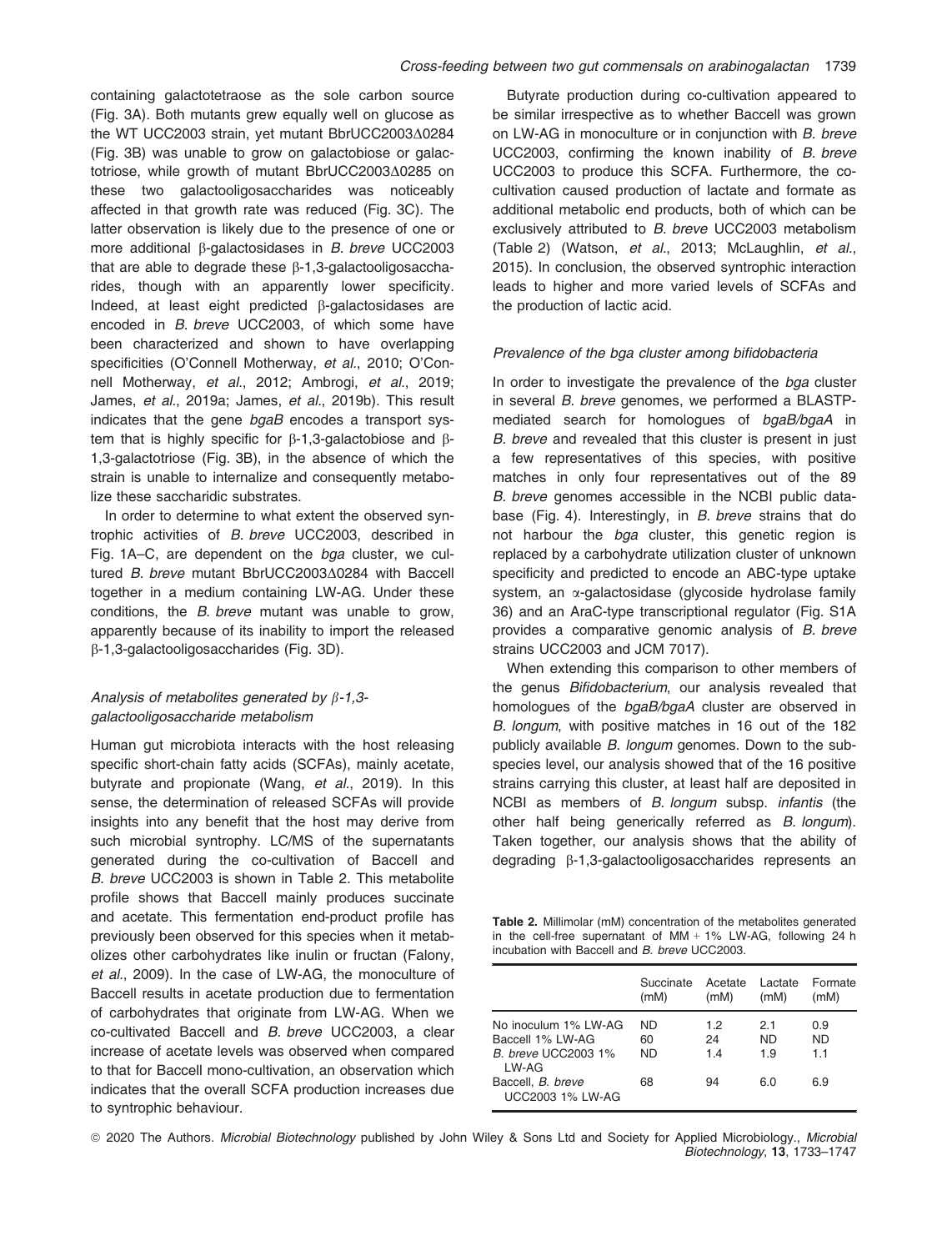

Fig. 4. Prevalence of the bga cluster in Bifidobacterium. Heat-map showing the BLASTP-mediated comparative analysis of BgaA/BgaB across representatives of human-derived bifidobacteria. Gene products from the representative strain genomes of all known publicly available Bifidobacterium species were scrutinized and the result of human-derived Bifidobacterium species with a significant homology of 80% iterative similarity over 50% of protein length is represented in this matrix. Gene presence (yellow) and absence (blue) with a colour grading representing the degree of sequence similarity at protein level are indicated, along with the frequency of occurrence of this cluster in each species and the total number of genomes in each species.

infrequently occurring feature in Bifidobacterium, being confined to just a few members of B. breve and B. longum subsp. infantis (Fig. 4).

This result is also supported by our previous observation of the distribution of the b-galactosidase-encoding genes from B. breve UCC2003 across 34 representatives of B. breve, B. longum and B. bifidum (Ambrogi, et al., 2019). Also in this case, the presence of the BgaA  $\beta$ -galactosidase Bbr\_0285 was only detected in B. breve UCC2003 and B. longum subsp. infantis ATCC 15697 (Ambrogi, et al., 2019), thus confirming our current observations, which are now extended to a much larger data set (Fig. 4). The finding that the genome of B. longum subsp. infantis ATCC 15697 contains gene homologs of the *bga* cluster is in agreement with its observed cross-feeding ability (see above). Conversely, the other bifidobacteria tested, that is B. breve JCM7017, and the B. longum subsp. longum and B. bifidum strains do not contain the bga cluster and indeed were shown to be unable to cross-feed.

### **Discussion**

Syntrophic interactions between species of two genera have been described for various glycans including fructan (Falony, et al., 2009), wheat arabinoxylan (Rogowski, et al., 2015) and AG (Degnan and Macfarlane, 1995; Macfarlane, et al., 1995). For example, Bacteroides ovatus supports growth of Bifidobacterium adolescentis strain ATCC15703 because this Bifidobacterium strain can only utilize linear arabino-xylo-oligosaccharides released by Ba. ovatus when cultivated on complex xylan (Rogowski, et al., 2015). Therefore, growth of bifidobacterial strains on highly decorated xylans, like those

found in corn, depends on an extensive repertoire of enzyme families including an GH98 endo-xylanase of Ba. ovatus ATCC8483.

In the current study, we describe cross-feeding between Ba. cellulosilyticus (Baccell) and B. breve UCC2003. B. breve is not able to use intact AGs as a carbon source because it lacks the catalytic apparatus to degrade this large and complex polysaccharide. In contrast, Baccell can utilize this glycan as a sole carbon resource, while also releasing certain mono- and oligosaccharides into the media that then become available for growth of other commensal bacteria in the gut. In our study, we showed the ability of B. breve UCC2003 to use short-chain  $\beta$ -1,3-galactooligosaccharides, liberated by Baccell. The B. breve UCC2003 bga gene cluster allowing this was identified and was shown to be involved in the binding, incorporation and degradation of two particular β-1,3-galactooligosaccharides. BgaA, which is a member of GH2, is involved in this catabolic process and is very specific to exclusively accommodate  $\beta$ -1,3-galactobiose and  $\beta$ -1,3-galactotriose in the active site. To date, only a small number of b-galactosidases belonging to GH2 have been described to specifically utilize these oligosaccharides in Bifidobacterium spp. (Yi, et al., 2011; Viborgh, et al., 2014; Arreola, et al., 2014). Bifidobacterium spp. are excellent lactose and galacto-oligosaccharide degraders, with some species also capable of metabolizing specific human milk oligosaccharides (James, et al., 2019a; James, et al., 2019b). Only a small number of bifidobacterial species are known to be able to metabolize AG (Crociani, et al., 1994; Fujita, et al., 2019). For example, B. longum subsp. longum has been described to ferment gum arabic, a type II AG frequently added to foods as an emulsifier (Crociani, et al., 1994; Cartmell, et al., 2018).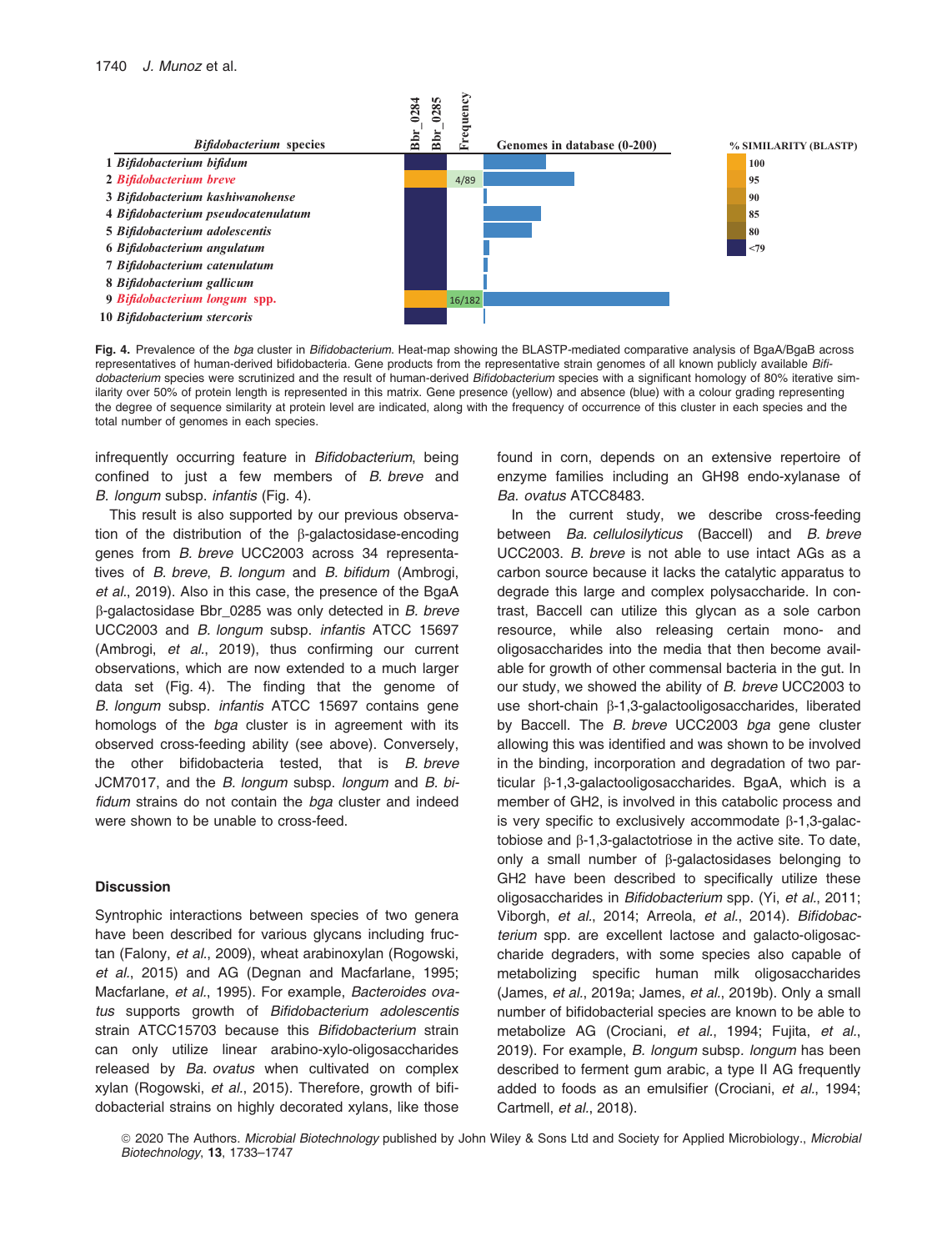The specific activity of BgaA for particular  $\beta$ -1,3-galactooligosaccharides is likely to be due to the structural properties of its active site. We showed, through the structural model for this protein, how  $\beta$ -1,4 and  $\beta$ -1,6galactooligosaccharides would sterically clash in the active site of BgaA, when compared to other, less substrate-specific galactosidases, which contain a loop that prevents entrance of these  $\beta$ -1,3-oligosaccharides into the active site. This loop is not present in BgaA, allowing the entrance of these particular oligosaccharides, yet clashing with 1,4/1,6-linkages, including lactose, which is not a substrate for BgaA. However, as this is only a predicted structural model, a crystal structure of this protein is required, which may then allow protein engineering of BgaA.

In the current study, we solve the molecular interactions between Baccell and B. breve UCC2003 in LW-AG metabolism, showing that Baccell mainly released rhamnose,  $\beta$ -1,3-galactobiose and  $\beta$ -1,3-galactotriose in the media (Fig. 1B). B. breve UCC2003 internalizes these galactooligosaccharides through BgaB into the cytoplasm, though it appears unable to incorporate and/or metabolize the released rhamnose. Following internalization of the two  $\beta$ -1,3-galactooligosaccharides, they are hydrolysed by BgaA into galactose (Fig. 5). Rhamnose may be used by other gut commensals, for example E. coli or perhaps other Bacteroides species, presenting additional syntrophic interactions (E. coli producing 1,2 propanediol, which in turn can be used by for example Eubacterium hallii to be converted in propionic acid) (Belenguer, et al., 2006; Engels, et al., 2016; Matsubara, et al., 2016). Therefore, the ecological complexities of LW-AG metabolism in the gut are likely to be more elaborate than what we have demonstrated here (Fig. 5).

Remarkably, the bga cluster is not conserved among analysed members of the Bifidobacterium genus (Fig. 4). The strain-specific presence of certain carbohydrate metabolic clusters has previously been shown to impact on colonization and persistence of particular strains in the gut (Maldonado-Gomez, et al., 2016). Therefore, strains having the *bga* cluster as presented in this paper, and the associated ability to metabolize short-chain  $\beta$ -1,3-GOS, will provide an ecological advantage if the diet of the host contains AGs and if the microbiota houses keystone Bacteroides spp., such as Baccell, to provide initial breakdown and release the GOS. Baccell has been shown as a keystone organism in AG metabolism, enabling other gut microbiota species to grow in this complex glycan (Cartmell, et al., 2018).

In addition to the cross-feeding experiments and the biochemical analysis, we investigated the means by which the observed Baccell and B. breve UCC2003



Fig. 5. Schematic view of cross-feeding between Baccell and B. breve UCC2003 when grown on LW-AG.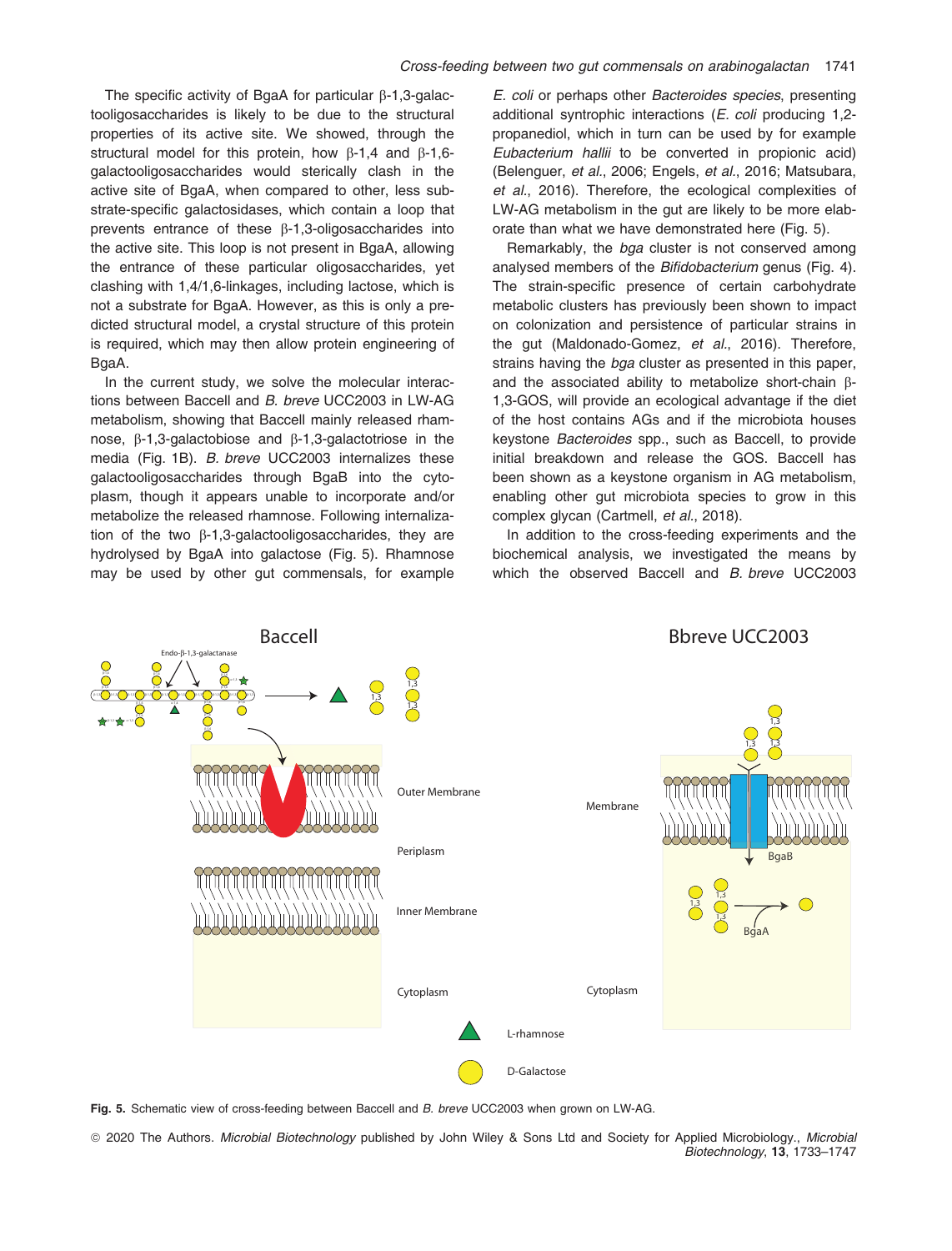interactions could benefit the host through SCFA production. Acidification of the colon has been shown to supress growth of pathogens, while SCFAs, which are rapidly absorbed into by the colonic mucosa, can supply energy to the host (McLaughlin, et al., 2015; Connors, et al., 2019). Cross-feeding interactions between Baccell and Bifidobacterium when metabolizing LW-AG, mainly leads in succinate and acetate production (Table 2). Acetate promotes the gastrointestinal motility, while succinate has been linked with protection during colonization by pathogens. Interestingly, Bacteroides was recently shown to mediate colonization resistance to Salmonella typhimurium via production of propionate, which relies on succinate as an intermediate (Connors, et al., 2019).

Finally, from a prebiotic perspective it seems that this b-1,3-GOS represents a very species and strain-specific carbohydrate (though we of course do not know if other gut commensal may grow on it), but it may be a very effective and highly specific synbiotic if used in combination with a probiotic that has the ability to metabolize these GOS fractions. Further studies will be required to investigate if other Bifidobacterium spp. or other gut commensals are able to metabolize these  $\beta$ -galactooligosaccharides and how this may impact on other gut community members and, consequently and importantly, host health.

#### Experimental procedures

#### Bacterial strains, plasmids and culture conditions

Bacterial strains and plasmids used in this study are listed in Table S1. Where appropriate, growth media contained erythromycin (Em; 100  $\mu$ g m $l^{-1}$ ) and/or kanamycin (Kan; 50  $\mu$ g ml<sup>-1</sup>). Bacteroides strains were routinely cultured in brain heart infusion (BHI) media supplemented with 1% haematin. Bifidobacterial strains were routinely cultured in either de Man Rogosa and Sharpe medium (MRS medium; Difco, BD, Le Pont de Claix, France) supplemented with 0.05% cysteine-HCl or reinforced clostridial medium (RCM; Oxoid Ltd., Basingstoke, UK). Bifidobacterial strains were incubated under anaerobic conditions in a modular atmospherecontrolled system (Davidson and Hardy, Belfast, Ireland) at 37°C. Escherichia coli strains EC101 and TUNER (DE3) were cultured in Luria-Bertani (LB) broth (Sambrook and Maniatis, 1989), containing Kan, and without antibiotics, respectively, at 37°C with agitation. Recombinant E. coli EC101 cells containing (derivatives of) pFREM-ORI28 were selected on LB agar containing Em and Kan, and recombinant E. coli TUNER cells containing (derivatives of) pET28b were selected on LB agar containing Kanamycin. Mutants of B. breve UCC2003 generated through the genomic integration of pFREM-ORI28 were selected on reinforced clostridial agar (RCA; Oxoid Ltd.), containing Em (see below for further details on the mutation strategy). For protein overexpression, recombinant E. coli TUNER strains were cultured in NZY auto-inducible LB broth (NZYTech, Lisbon, Portugal).

### **Reagents**

All disaccharides tested in this study were purchased from Dextra UK (Reading, UK) or Carbosynth (Reading, UK) (Fig. S1C). L-Rhamnose, L-arabinose, D-Galactose, D-glucose and Larch Wood Arabinogalactan (LW-AGP) were purchased from Sigma (Haverhill, UK). Luria-Bertani (LB) growth medium was purchased from Formedium (Norfolk, UK), reinforced clostridial agar from Oxoid Ltd. and brain heart infusion from Sigma. All reagents were of analytical grade.

#### Cloning and expression of recombinant proteins

The gene associated with locus tag Bbr\_0285 (accession number [ABE94991,](http://www.ncbi.nlm.nih.gov/nuccore/ABE94991) and designated here as bgaA) was amplified from B. breve UCC2003 using its genomic DNA as template and cloned into pET28a (Novagen, Watford, UK) using NheI and HindIII restriction sites for production and purification of its encoded product facilitated by the incorporation with an N-terminal  $His<sub>6</sub>$  tag (Table S1). For this, E. coli TOP10 cells (ThermoFisher Scientific) were used. The recombinant construct was sequenced (Eurofins Genomics, Ebersberg, Germany) to verify its genetic integrity and then used to transform E. coli BL21 (DE3) expression cells (ThermoFisher Scientific). Cells were cultured in Luria-Bertani (LB) medium containing with 10  $\mu$ g ml<sup>-1</sup> kanamycin antibiotic to midlog phase  $(A_{600nm}$  of  $\sim$  0.6). Protein expression was induced by adding  $0.1$  mM isopropyl  $\beta$ -D-1-thiogalactopyranoside (IPTG) to cells followed by growth overnight at 16°C. The next day, cells were harvested by centrifugation (4000 g) and re-suspended in Talon buffer (20 mM Tris/HCl pH 8.0 plus 100 mM NaCl). Re-suspended cells were disrupted and centrifuged (16 000 g) for 20 min at 4°C, after which BgaA was purified from the resulting cell-free extract by immobilized metal affinity chromatography (IMAC) using Talon™, a cobalt-based matrix. In the process, the cell-free extract (CFE) was loaded on a column containing the Talon resin and then washed with Talon buffer. Another wash was performed with Talon buffer containing 10 mM imidazole followed by recombinant protein elution with 100 mM imidazole. Purified proteins were then exchanged into a buffer of choice by standard dialysis.

# Enzyme assays

All enzyme assays, unless otherwise stated, were carried out in 20 mM sodium phosphate buffer, pH 7.0,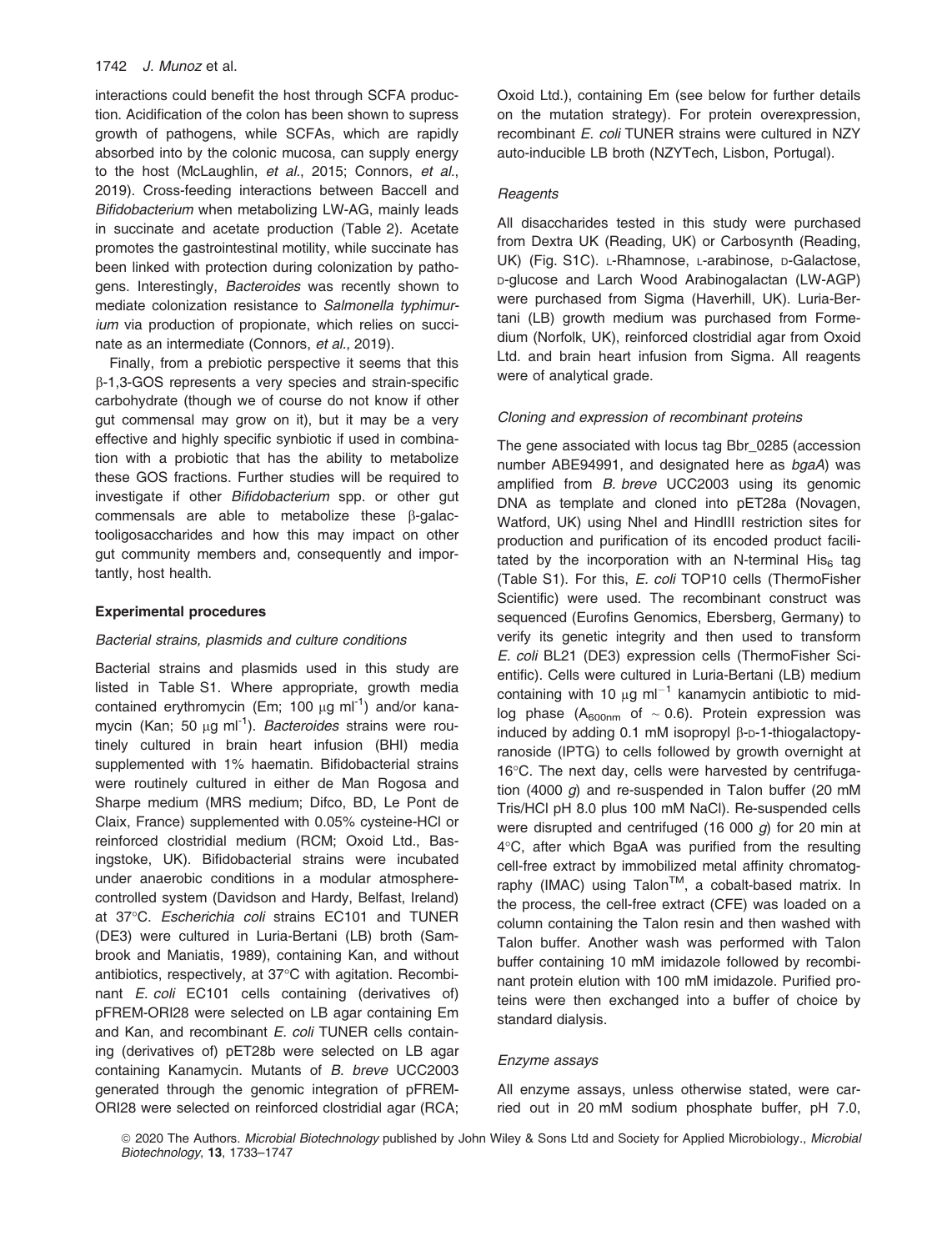containing 150 mM NaCl and performed in triplicate. Assays were carried out at 37°C employing 1 µM BgaA in the presence of 150  $\mu$ M substrate. Aliquots were taken over a 16 h time course, and samples and products were assessed by TLC and high pressure anion exchange chromatography (HPAEC) with pulsed amperometric detection (PAD). Sugars (mono and short oligosaccharides) were separated on a Carbopac PA1 guard and analytical column in an isocratic program of 100 mM sodium hydroxide during 40 min and then with a 100% linear gradient of 500 mM sodium acetate over 60 min. Sugars were detected using the carbohydrate standard quad waveform for electrochemical detection at a gold working electrode with an Ag/AgCl pH reference electrode. Kinetic parameters were determined using the D-galactose detection kit from Megazyme, measuring the release of galactose by absorbance of 340 nm. To determine kinetic parameters, 100 nM of the appropriate enzyme was assayed against varying concentrations of oligosaccharides between 0.1 and 1 mM. D-galactose release was measured, and the values were plotted using linear regression giving  $k_{cat}/K_m$  as the slope of the line.

# Nucleotide sequence analysis

Sequence data were obtained from the Artemis-mediated (Rutherford, et al., 2000) genome annotations of B. breve UCC2003 (O'Connell Motherway, et al., 2011). Database searches were performed using non-redundant sequences accessible at the National Center for Biotechnology Information (NCBI) [\(http://www.ncbi.nlm.nih.gov](http://www.ncbi.nlm.nih.gov)) using the basic local alignment search tool (BLAST) (Altschul, et al., 1990; Altschul, et al., 1997). Sequences were verified and analysed using the SeqMan and Seq-Builder programs of the DNAStar software package (version 10.1.2; DNAStar, Madison, WI, USA). Gene product (protein) localization and signal peptide predictions were made using the TMHMM, v. 2.0 and SignalP, v. 4.1 (Petersen, et al., 2011) servers, respectively, available at <http://www.cbs.dtu.dk/>.

#### DNA Manipulations

Chromosomal DNA was isolated from B. breve UCC2003 as previously described (O'Riordan and Fitzferald, 1999). Plasmid DNA was isolated from E. coli using the Roche High Pure Plasmid Isolation kit (Roche Diagnostics, Basel, Switzerland). An initial lysis step was performed using 30 mg  $ml^{-1}$  of lysozyme for 30 min at 37°C prior to plasmid isolation from B. breve. DNA manipulations were essentially performed as described previously (Sambrook and Maniatis, 1989). All restriction enzymes and T4 DNA ligase were used according to the

supplier's instructions (Roche Diagnostics). Synthetic single-stranded oligonucleotide primers used in this study (Table S1) were synthesized by Eurofins. Standard PCRs were performed using Phusion Green Hot Start II High-Fidelity PCR Master Mix (Thermo Scientific, Waltham, MA, USA) in a Life Technologies Proflex PCR System (Thermo Scientific). PCR products were visualized by staining using SYBR Safe DNA gel stain following agarose gel electrophoresis (1% agarose). B. breve colony PCR reactions were performed as described previously (O'Connell Motherway, et al., 2009). PCR fragments were purified using the Roche high Pure PCR purification kit (Roche Diagnostics). Plasmid DNA was isolated using the Roche High Pure Plasmid Isolation kit (Roche Diagnostics). Plasmid DNA was introduced into E. coli by electroporation as described previously (Sambrook and Maniatis, 1989). B. breve UCC2003 was transformed by electroporation according to a previously published protocol (Maze, et al., 2007). The correct orientation and integrity of all plasmid constructs (see also below) were verified by DNA sequencing, performed at Eurofins.

### Construction of B. breve UCC2003 insertion mutants

Internal fragments of Bbr 0284 (designated here as bgaB) (fragment size was 617 bp, representing codon numbers 134 through to 340 of the 482 codons of this gene), and of bgaA (fragment size was 579 bp, representing codon numbers 197 through to 390 of the 607 codons of this gene), were amplified by PCR using B. breve UCC2003 chromosomal DNA as a template and primer pairs IM284F and IM284R, or IM285F and IM285R, respectively (Table S2) (Fig. S1A). The insertion mutants were constructed using an adaptation of a previously developed method (O'Connell Motherway, et al., 2009). In short, a non-replicating plasmid was integrated into the genome by homologous recombination, being guided by a sequence identical to that of an internal portion of the targeted gene. Successful integration of the plasmid was ensured and retained using a selectable marker of antibiotic resistance. The modification to the existing protocol was the use of an alternative plasmid with a different antibiotic resistance marker. Instead of pORI19 with an added tetracycline resistance marker, a modified version of this plasmid with an erythromycin resistance marker ( $Em<sup>R</sup>$ ) (Bottacini, et al., 2018) was used, designated pFREM28 (E.C. Hoedt, F. Bottacini, N. Cash, R.S. Bongers, K. van Limpt, K. Ben Amor, J. Knol, J. MacSharry and D. van Sinderen, in preparation). Sitespecific recombination of potential Em-resistant mutant isolates was confirmed by colony PCR using primer combinations EmRFw and EmRRy to verify  $Em<sup>R</sup>$  integration, and primers 284confirm1 and 284confirm2, and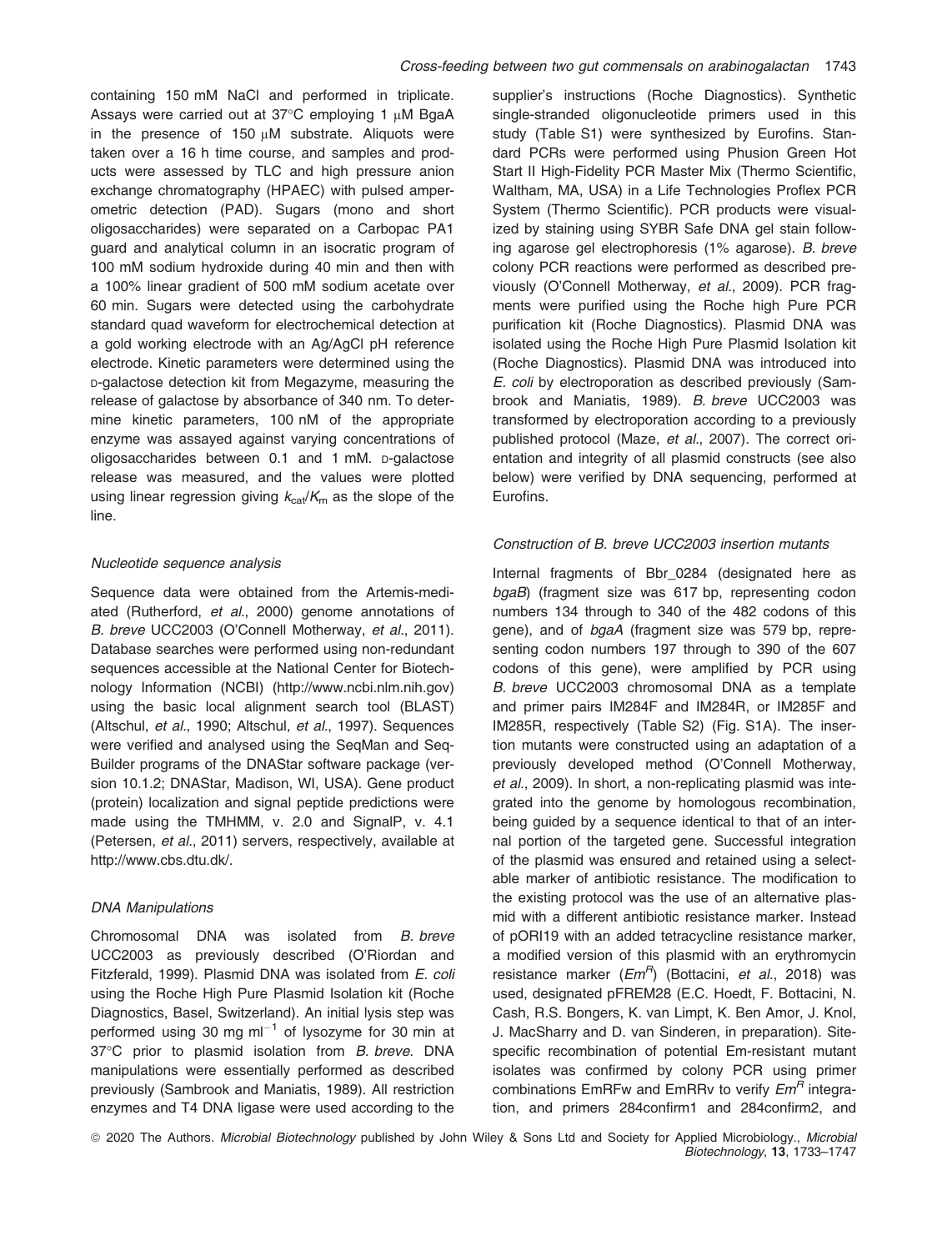285confirm1 and 285confirm2 (positioned upstream of the selected internal fragments of bgaB and bgaA, respectively) in combination with primer EmRRv to confirm integration at the correct chromosomal location (Table S2). The data for confirmation of gene deletion are shown in supporting information.

### Cross-feeding and competition assays

Before co-culture, Ba. cellulosilyticus DSM 14838 (Baccell) was grown in BHI and washed in PBS. Monocultures of bifidobacterial strains were grown on Reinforced Clostridium Media (Oxoid) and washed in PBS before being used to inoculate Minimal Media (MM) containing 1% LW-AG (Cartmell, et al., 2018). Co-cultures were grown in inoculate Minimal Media containing 1% LW-AG in triplicate. Samples of 0.5 ml were taken at regular intervals during growth, which were serially diluted and plated onto brain–heart infusion (Sigma-Aldrich) with agar and porcine haematin for determination of total CFUs per millilitre of the culture (Bacteroides) and onto Reinforced Clostridium Media with 0.05% cysteine (for wild-type bifidobacterial strains) and with 100  $\mu$ g ml<sup>-1</sup> erythromycin (for insertional mutants in B. breve UCC2003). Each monoculture of Bacteroides or Bifidobacterium was also plated for determination of CFUs per millilitre at intervals during the growth.

Sugars (mixed type of oligosaccharides from growth media) were separated on a Carbopac PA200 guard and analytical column in an isocratic program of 100 mM sodium hydroxide during 40 min and then with a 100% linear gradient of 500 mM sodium acetate over a 60 min period. Sugars were detected using the carbohydrate standard quad waveform for electrochemical detection at a gold working electrode with an Ag/AgCl pH reference electrode.

# Comparative bioinformatic analysis

Protein coding sequences derived from a total of 592 representative strains from 66 bifidobacterial species were downloaded from the NCBI Reference Sequence collection Refseq [\(ftp://ftp.ncbi.nlm.nih.gov/genomes/](ftp://ftp.ncbi.nlm.nih.gov/genomes/refseq/bacteria) [refseq/bacteria](ftp://ftp.ncbi.nlm.nih.gov/genomes/refseq/bacteria)) and used as input for the comparative analysis. The occurrence of bgaA and bgaB homologues (or their encoded protein products) across members of the Bifidobacterium genus was performed using BLASTP alignments (Altschul, et al., 1997) against databases containing the Open Reading Frames (ORFs) of each bifidobacterial species. The identification of proteins homologous to BgaA and BgaB across Bifidobacterium was determined using cut-off values of 80% of similarity across 50% of protein length and a 0.0001 e-value as a significance. The result of the alignments was

represented in a presence/absence binary heat-map with a colour gradient expressing the degree of sequence similarity across bifidobacterial species, ordered by origin of isolation. A bgaAB gene pair was defined as being present in a given bifidobacterial genome when homologues of the two genes were found co-located within the same genomic region with an average similarity of at least 80% at their deduced protein level.

# Metabolite analysis by High-Performance Liquid Chromatography (HPLC)

HPLC analysis was used to assess SCFA production by (cross-feeding) Baccell and B. breve UCC2003. Growth medium supernatants from stationary phase (co-)cultures were filter sterilized (0.45 µM filter, Costart Spin-X column) and injected into an UltiMate<sup>®</sup> BioRS Thermo HPLC system (Thermo Fisher Scientific) with a refractive index detector system. This system was used to identify and calculate the production of acetate, lactate and butyrate as a result of carbohydrate fermentation. Concentrations were calculated based on known standards. Nonfermented medium containing LW-AG served as control. An Accucore™ C18 HPLC column was used and maintained at 65°C. Elution was performed for 25 min using 10 mM  $H<sub>2</sub>SO<sub>4</sub>$  solution at a constant flow rate of  $0.6$  ml min<sup>-1</sup>.

### Acknowledgements

J.M. received financial support from an internal grant in Northumbria University. D.v.S., F.B. and K.J. are members of APC Microbiome Ireland which received financial support from Science Foundation Ireland, through the Irish Government's National Development Plan (SFI/12/ RC/2273-P1 and SFI/12/RC/2273-P2).

# Conflict of interest

None declared.

# Author contributions

J.M. and D.v.S. designed and directed the project and experiments. J.M. designed and performed the crossfeeding and biochemical experiments. K.J. designed and performed the genetic manipulation of B. breve strains used in this work. F.B. performed the bioinformatics analysis of the bga cluster on bifidobacterial strains. J.M. and D.v.S. analysed and interpreted the data. J.M., K.J., F.B. and D.v.S. drafted the manuscript and figures, provided commentary and edits to the manuscript and figures and prepared the final version of the article.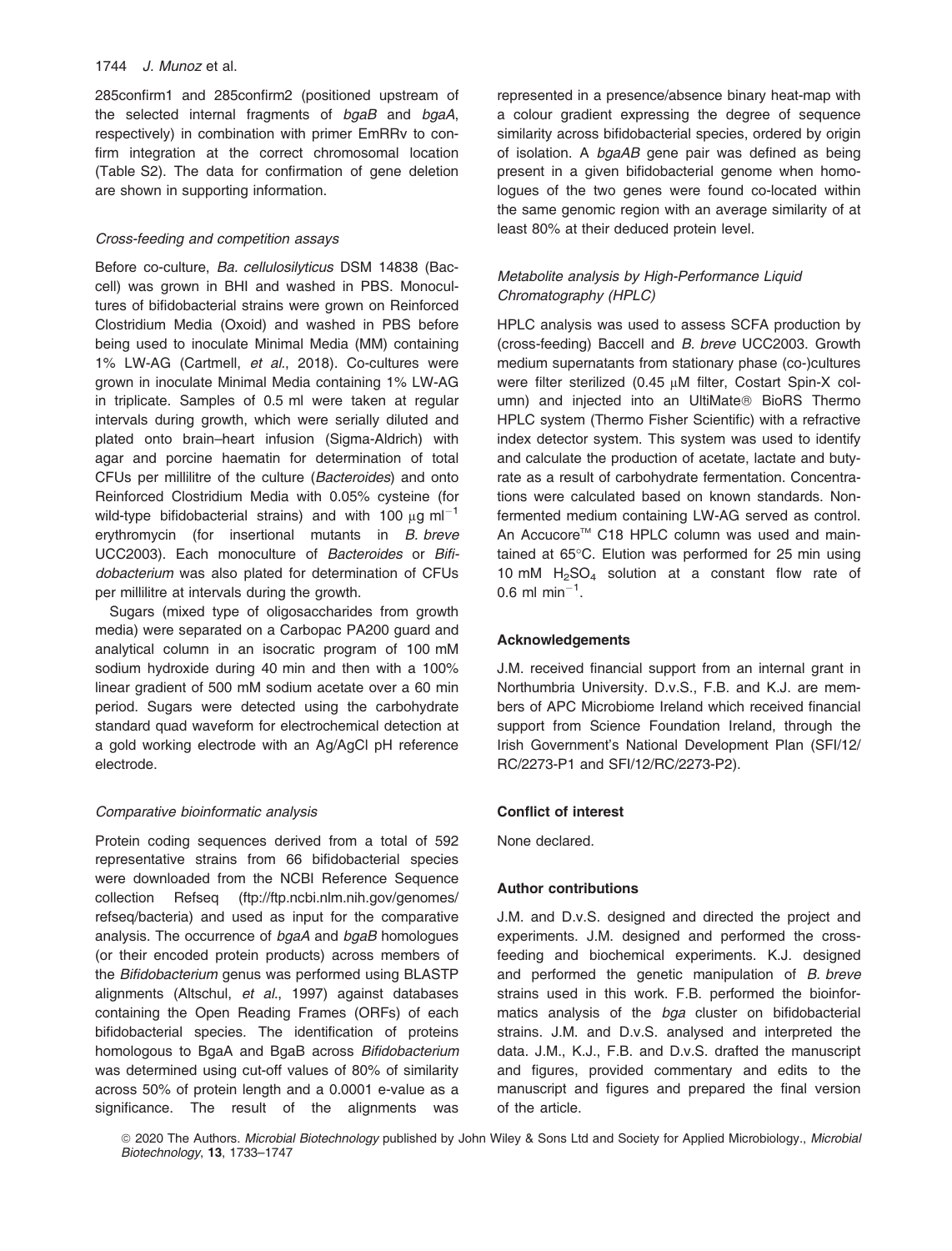#### **References**

- Altschul, S. F., Gish, W., Miller, W., Myers, E. W., and Lipman, D. J. (1990) Basic local alignment search tool. J Mol Biol 215: 403–410.
- Altschul, S.F., Madden, T.L., Schäffer, A.A., Zhang, J., Zhang, Z., Miller, W., and Lipman, D.J. (1997) Gapped BLAST and PSI-BLAST: a new generation of protein database search programs. Nucleic Acids Res 25: 3389-3402.
- Ambrogi, V., Bottancini, F., O'Sullivan, J., O'Connell Motherway, M., Linqiu, C., Schoemaker, B., et al. (2019) Characterization of GH2 and GH42 b-galactosidases derived from bifidobacterial infant isolates. AMB Express 9: 9– 24.
- Arreola, S. L., Intanon, M., Suljic, J., Kittl, R., Pham, N. H., Kosma, P., et al. (2014) Two  $\beta$ -galactosidases from the human isolate Bifidobacterium breve DSM20213: Molecular cloning and expression, biochemical characterization and synthesis of galacto-oligosaccharides. PLoS ONE 9: e104056.
- Belenguer, A., Duncan, S.H., Calder, A.G., Holtrop, G., Louis, P., Lobley, G.E., and Flint, H.J. (2006) Two routes of metabolic cross-feeding between Bifidobacterium adolescentis and butyrate-producing anaerobes from the human gut. Appl Environ Microbiol 72: 3593-3599.
- Bottacini, F., Morrisey, R., Esteban-Torres, M., James, K., van Breen, J., Dikareva, E., et al. (2018) Comparative genomics and genotype-phenotype associations in Bifidobacterium breve. Sci Rep 8: 10633–10647.
- Cartmell, A., Muñoz-Muñoz, J., Briggs, J.A., Ndeh, D.A., Lowe, E.C., Baslé, A., et al. (2018) An endogalactanase in Bacteroides thetaiotaomicron confers keystone status for arabinogalactan degradation. Nat Microbiol 3: 1314– 1326.
- Connors, J., Dawe, N., and Van Limbergen, J. (2019) The role of succinate in the regulation of intestinal inflammation. Nutrients 11: 25–37.
- Crociani, F., Alessandrini, A., Mucci, M.M., and Biavati, B. (1994) Degradation of complex carbohydrates by Bifidobacterium spp. Int J Food Microbiol 24: 199–210.
- Degnan, B.A., and Macfarlane, G.T. (1995) Arabinogalactan utilization in continuous cultures of Bifidobacterium longum: effect of co-culture with Bacteroides thetaiotaomicron. Anaerobe 1: 103–112.
- Engels, C., Ruscheweyh, H.J., Beerenwinkel, N., Lacroix, C., and Schwab, C. (2016) The common gut microbe Eubacterium hallii also contributes to intestinal propionate formation. Front Microbiol 7: 713–725.
- Falony, G., Calmeyn, T., Leroy, F., and De Vuyst, L. (2009) Co-culture Fermentation of Bifidobacterium species and Bacteroides thetatiotaomicron reveal a mechanistic insight into the prebiotic effect of inulin-type fructans. Appl Microbiol Biotechnol 75: 2312–2319.
- Foley, M.H., Cockburn, D.W., and Koropatkin, N.M. (2016) The sus operon: a model system for starch uptake by the human gut Bacteroidetes. Cell Mol Life Sci 73: 2603-2617.
- Fujita, K., Sakaguchi, T., Sakamoto, A., Shimokawa, M., and Kitahara, K. (2014) Bifidobacterium longum subsp. longum Exo-β-1,3-Galactanase, an enzyme for the

degradation of type II arabinogalactan. Appl Microbiol Biotechnol 80: 4577–4584.

- Fujita, K., Sakamoto, A., Kaneko, S., Kotake, T., Tsumuraya, Y., and Kitahara, K. (2019) Degradative enzymes for type II arabinogalactan side chains in Bifidobacterium longum subsp. longum. Appl Microbiol Biotechnol 103: 1299–1310.
- Glenwright, A.J., Pothula, K.R., Bhamidimarri, S.P., Chorev, D.S., Baslé, A., Firbank, S.J., et al. (2017) Structural basis for nutrient acquisition by dominant members of the human gut microbiota. Nature 541: 407–411.
- Glowacki, R.W.P., Pudlo, N.A., Tuncil, Y., Luis, A.S., Sajjakulnukit, P., Terekhov, A.I., et al. (2020) A ribose scavenging system confers colonization fitness on the human gut symbiont Bacteroides thetaiotaomicron in a diet-specific manner. Cell Host Microbe 27: 79–92.
- Gutierrez, N., and Garrido, D. (2019) Species deletions from microbiome consortia reveal key metabolic interactions between gut microbes. mSystems 4: e00185–19.
- Harris, S., Powers, S., Monteagudo-Mera, A., Kosik, A., Lovegrove, A., Shewry, P., and Charalampopoulos, D. (2019) Determination of the prebiotic activity of wheat arabinogalactan peptide (AGP) using batch culture fermentation. Eur J Nutr 59: 297-307.
- Izumi, H., Ehara, T., Sugahara, H., Matsubara, T., Mitsuyama, E., Nakazato, Y., et al. (2019) The combination of Bifidobacterium breve and three prebiotic oligosaccharides modifies gut immune and endocrine functions in neonatal mice. J. Nutr 149: 344–353.
- James, K., O'Connell Motherway, M., Bottancini, F., and van Sinderen, D. (2019a) Bifidobacterium breve UCC2003 metabolises the human milk oligosaccharides lacto-N-tetraose and Laco-N-neo-etraose through overlapping, yet distinct pathways. Sci Rep 6: 38560–38575.
- James, K., Bottancini, F., Serrano-Contreras, J. I., Vigoureux, M., Egan, M., O'Connell Motherway, M., et al. (2019b) Metabolism of the predominant human milk oligosaccharide fucosyllactose by an infant gut commensal. Sci Rep 9: 15427–15447.
- Labourel, A., Crouch, L.I., Brás, J.L., Jackson, A., Rogowski, A., Gray, J., et al. (2016) The mechanism by which Arabinoxylanases can recognize highly decorated xylan. J Biol Chem 291: 22149–22159.
- Lapebie, P., Lombard, V., Drula, E., Terrapon, N., and Henrissat, B. (2019) Bacteroidetes use thousands of enzyme combinations to break down glycans. Nat Commun 10: 2043–2050.
- Macfarlane, G.T., Macfarlane, S., and Gibson, G.R. (1995) Co-culture of Bifidobacterium adolescentis and Bacteroides thetaiotaomicron in arabinogalactan-limited chemostats: effects if dilution rate and pH. Anaerobe 1: 275–281.
- Maldonado-Gomez, M.X., Martinez, I., Bottacini, F., O'Callaghan, A., Ventura, M., van Sinderen, D., et al. (2016) Stable engraftment of Bifidobacterium longum AH1206 in the human gut depends on individualized features of the resident microbiome. Cell Host Microbe 20: 515–526.
- Matsubara, M., Urano, N., Yamada, S., Narutaki, A., Fujii, M., and Kataoka, M. (2016) Fermentative production of 1 propanol from D-glucose, L-rhamnose and glycerol using recombinant Escherichia coli. J Biosci Bioeng 122: 421– 426.
- © 2020 The Authors. Microbial Biotechnology published by John Wiley & Sons Ltd and Society for Applied Microbiology., Microbial Biotechnology, 13, 1733–1747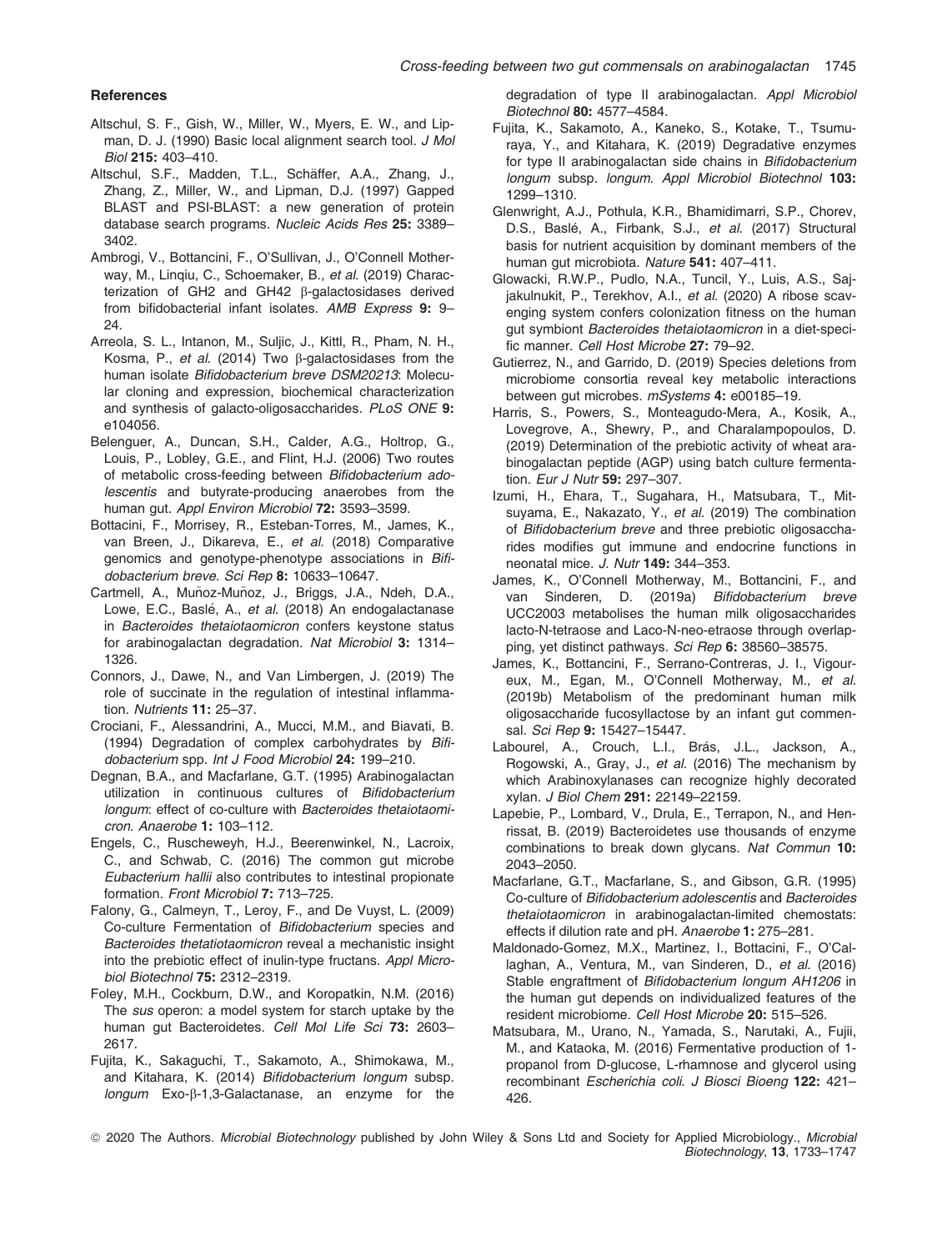- Maze, A., O'Connell-Motherway, M., Fitzgerald, G.F., Deutscher, J., and van Sinderen, D. (2007) Identification and characterization of a fructose phosphotransferase system in Bifidobacterium breve UCC2003. Appl Environ Microbiol 73: 545–553.
- McLaughlin, H.P., O'Conell Motherway, M., Lakshminarayanan, B., Staton, C., Ross, R.P., Bruls, J., et al. (2015) Carbohydrate catabolic diversity of bifidobacteria and lactobacilli of human origin. Int J Food Microbiol 203: 109–121.
- Muñoz-Muñoz, J., Cartmell, A., Terrapon, N., Henrissat, B., and Gilbert, H.J. (2017) Unusual active site location and catalytic apparatus in a glycoside hydrolase family. Proc Natl Acad Sci USA 114: 4936–4941.
- Ndeh, D., Rogowski, A., Cartmell, A., Luis, A.S., Baslé, A., Gray, J., et al. (2017) Complex pectin metabolism by gut bacteria reveals novel catalytic functions. Nature 544: 65– 70.
- Ndeh, D., Baslé, A., Strahl, H., Yates, E.A., McClurgg, U.L., Henrissat, B., et al. (2020) Metabolism of multiple glvcosaminoglycans by Bacteroides thetaiotaomicron is orchestrated by a versatile core genetic locus. Nat Commun 11: 646–658.
- O'Connell Motherway, M., Kinsella, M., Fitzgerald, G.F., and van Sinderen, D. (2012) Transcriptional and functional characterization of genetic elements involved in galactooligosaccharide utilization by Bifidobacterium breve UCC2003. Microb Biotechnol 6: 67–79.
- O'Connell Motherway, M., O'Brien, F., O'Driscoll, T., Casey, P.G., and van Sinderen, D. (2018) Carbohydrate syntrophy enhances the establishment of Bifidobacterium breve UCC2003 in the neonatal gut. Sci Rep 8: 10627-10637.
- O'Connell Motherway, M., O'Driscoll, J., Fitzgerald, G.F., and Van Sinderen, D. (2009) Overcoming the restriction barrier to plasmid transformation and targeted mutagenesis in Bifidobacterium breve UCC2003. Microb Biotechnol 2: 321–332.
- O'Connell Motherway, M., Fitzgerald, G.F., and van Sinderen, D. (2010) Metabolism of a plant derived galactosecontaining polysaccharide by Bifidobacterium breve UCC2003. Microb Biotechnol 4: 403–416.
- O'Connell Motherway, M., Zomer, A., Leahy, S.C., Reunanen, J., Bottacini, F., Claesson, M.J., et al. (2011) Functional genome analysis of Bifidobacterium breve UCC2003 reveals type IVb tight adherence (Tad) pili as an essential and conserved host-colonization factor. Proc Natl Acad Sci USA 108: 11217–11222.
- O'Riordan, K., and Fitzgerald, G.F. (1999) Molecular characterisation of a 5.75-kb cryptic plasmid from Bifidobacterium breve NCFB 2258 and determination of mode of replication. FEMS Microbiol Lett 174: 285–294.
- Petersen, T.N., Brunak, S., von Heijne, G., and Nielsen, H. (2011) SignalP 4.0: discriminating signal peptides from transmembrane regions. Nat Methods 8: 785–786.
- Ponder, G.R., and Richards, G.N. (1997) Arabinogalactan from Western larch, Part III: alkaline degradation revisited, with novel conclusions on molecular structure. Carbohydr Polym 34: 251–261.
- Rogowski, A., Briggs, J.A., Mortimer, J.C., Tryfona, T., Terrapon, N., Lowe, E.C., et al. (2015) Glycan complexity

dictates microbial resource allocation in the large intestine. Nat Commun 6: 7481-7497.

- Ruiz-Aceituno, L., Esteban-Torres, M., James, K., Moreno, F.J., and van Sinderen, D. (2020) Metabolism of biosynthetic oligosaccharides by human-derived Bifidobacterium breve UCC2003 and Bifidobacterium longum NCIMB8809. Int J Food Microbiol 316: 108476–108486.
- Rutherford, K., Parkhill, J., Crook, J., Horsnell, T., Rice, P., Rajandream, M.A., and Barrel, B. (2000) Artemis: sequence visualization and annotation. Bioinformatics 16: 944–945.
- Sambrook, J.F.E., and Maniatis, T. (1989) Molecular Cloning: A Laboratory Manual, 2nd edn. New York, NY: Cold Spring Harbor Laboratory Press, Cold Spring Harbor.
- Singh, R.P. (2019) Glycan utilization system in Bacteroides and Bifidobacteria and their roles in gut stability and health. Appl Microbiol Biotechnol 103: 7287-7315.
- Terrapon, N., Lombard, V., Drula, É., Lapébie, P., Al-Masaudi, S., Gilbert, H.J., and Henrissat, B. (2018) PULDB: the expanded database of polysaccharide utilization loci. Nucleic Acid Res 46: D677–D683.
- Turroni, F., Milani, C., Duranti, S., Mahony, J., van Sinderen, D., and Ventura, M. (2018) Glycan utilization and cross-feeding activities by bifidobacteria. Trends Microbiol. 26: 339–350.
- Viborgh, A.H., Fredslund, F., Katayama, T., Nielsen, S.K., Svensson, B., Kitaoba, M., et al. (2014) A  $\beta$ 1-6/1-3 galactosidase from Bifidobacterium animalis subsp. lactis BL-04 gives insight into sub-specificities of  $\beta$ -galactosidase catabolism within Bifidobacterium. Mol Microbiol 94: 1024–1040.
- Wang, G., Yu, Y., Wang, Y.Z., Wang, J.J., Guan, et al. (2019) Role of SCFAs in gut microbiome and glycolysis for colorectal cancer therapy. J Cell Physiol 234: 17023– 17049.
- Watson, D., O'Connell Motherway, M., Schoterman, M.H.C., Joost van Neerven, R.J., Nauta, A., and van Sinderen, D. (2013) Selective carbohydrate utilization by lactobacilli and bifidobacteria. J App Microbiol 114: 1132-1146.
- Yi, S.H., Alli, I., Park, K.H., and Lee, B. (2011) Overexpression and characterization of a novel transgalactosylic and hydrolytic  $\beta$ -galactosidase from the human isolate Bifidobacterium breve B24. New Biotechnol 28: 806–813.

# Supporting information

Additional supporting information may be found online in the Supporting Information section at the end of the article.

Fig. S1. A. bga Cluster in B. breve UCC2003 and JCM7017 strains. B. TLC of the enzymatic assays of BgaA with intact polysaccharides.PG, pectin galactan, PG +, Pectin galactan plus BgaA, LA, LW-AGP, LA+, LW-AGP + BgaA, GA,Gum Arabic, GA+, Gum Arabic + BgaA, 1,3G,  $\beta$ -D-1,3-galactan, 1,3G+, b-D-1,3-galactan + BgaA. C. Chemical structures of disaccharides, trisaccharides, tetrasaccharides and polysaccharides used in this work.

Fig. S2. A. pH-profile of BgaA with 1,3-galactobiose. The experimental conditions were:20 mM buffer with different

<sup>© 2020</sup> The Authors. Microbial Biotechnology published by John Wiley & Sons Ltd and Society for Applied Microbiology., Microbial Biotechnology, 13, 1733–1747